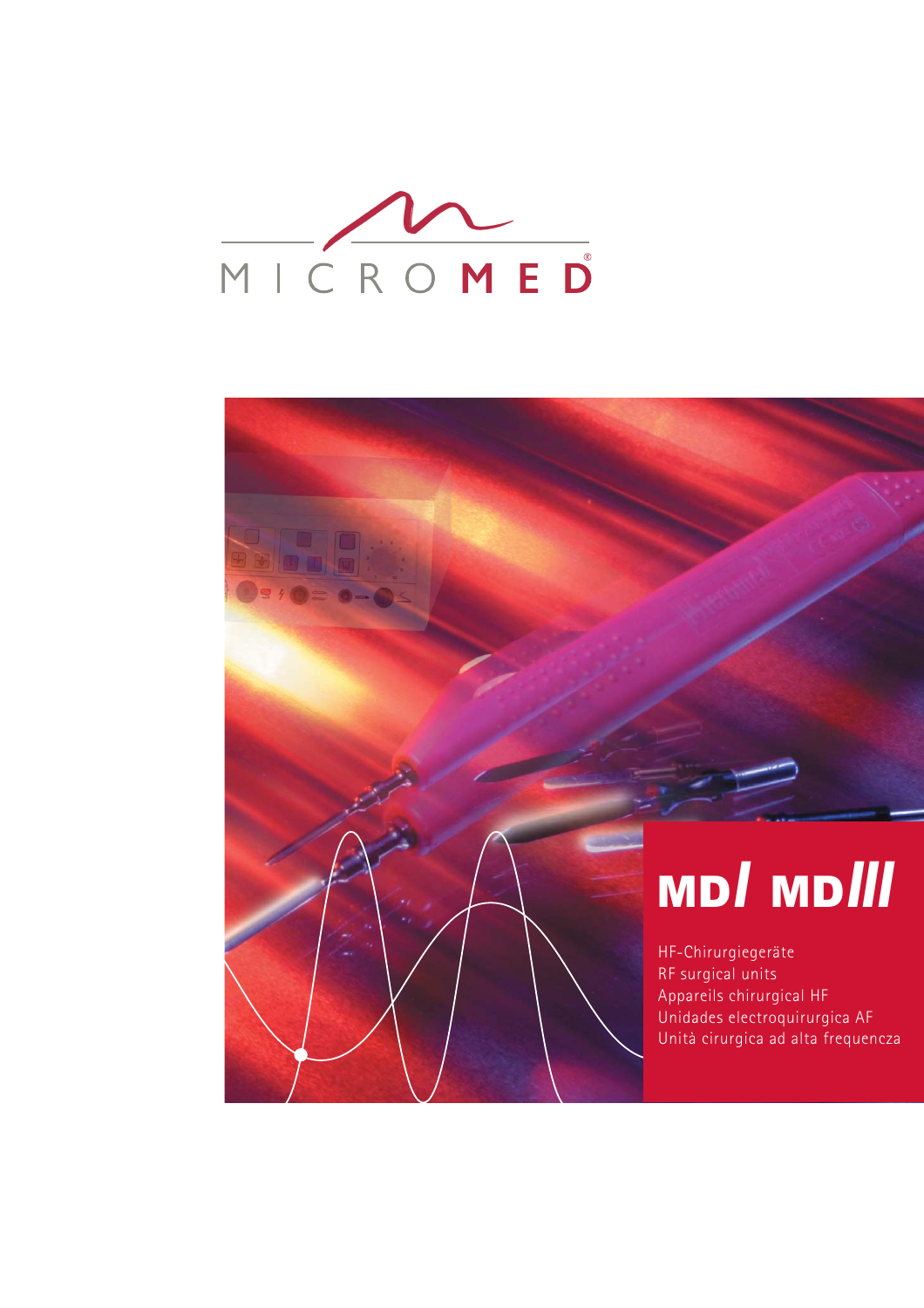# MD*I*

**Das idelae HF-Gerät für kleinere chirurgische Eingriffe.**

Für verschiedene Einsatzbereiche, wie z.B. dentale, dermatologische, veterinär-medizinische und chirurgische Anwendungen.

**The ideal high frequency surgical unit for small surgical operations.** 

For various uses, such as dentistry, general surgery, dermatology and veterinary medicinal applications.

**L'appareil chirurgical HF idéal pour des interventions petites.**

Pour des applications différentes dans le secteur de la chirurgie classique. dentale, vétérinaire et la dérmatologie.

**El aparato quirúrgico ideal de alta frecuencia para las pequeñas intervenciones.**

Para diversos campos de aplicación como, por ejemplo, aplicaciones dentales, de cirugía en general, dermatológicas y veterinarias.

**L'apparecchio chirurgico HF ideale per interventi piccoli.**

Per impiegi diversi nel settore della chirurgia classica, dentale, veterinaria e la dermatologia.



*Mikro-Funktion für leistungsschwache Anwendungen Micro switch for low-power applications Microfonction pour des applications de faible rendement Micro Función para aplicaciónes de bajo rendimiento Funzione Micro per applicaziones di scarsa resa*



*Monopolares Schneiden mit 2 Betriebsarten Monopolar cutting with 2 operation modes Coupe monopolaire avec 2 modes d'exploitation Corte monopolar con 2 modos de operación Tagliare monopolar con 2 tipos de funzionamento*



*Monopolare Koagulation mit 2 Betriebsarten Monopolar coagulation with 2 operation modes Coagulation monopolaire avec 2 modes d'exploitation Coagulación monopolar con 2 modos de operación Coagulation monopolare con 2 tipos di funizionamento*





*HF-Chirurgie-Gerät MD1 RF surgical unit MD1 Appareil chirurgical HF MD1 Unidad electroquirurgica AF MD1 Unità cirurgica ad alta frequencza MD1*



**CROMED**  $MDI$ 

休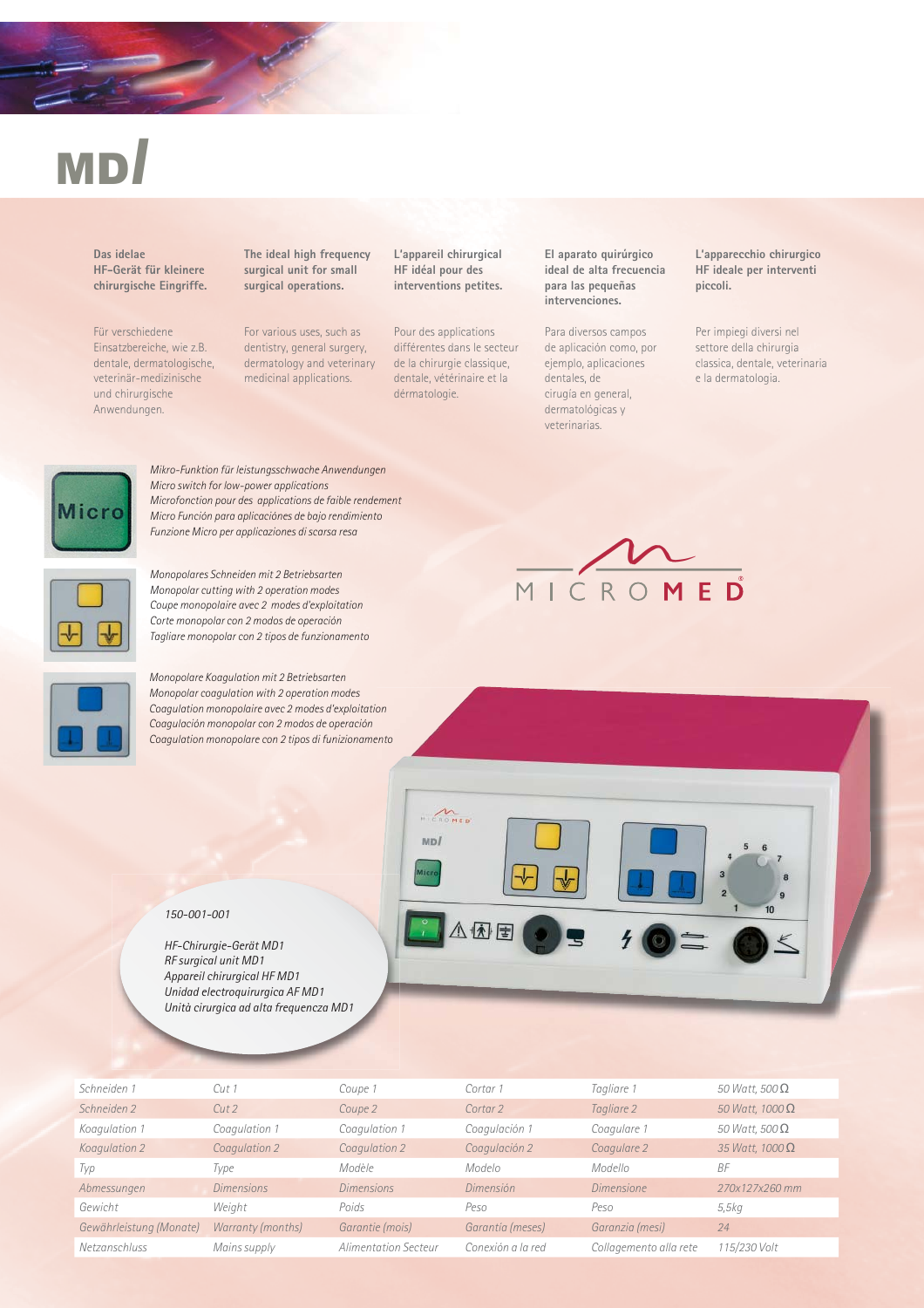## MD*III*

**Das idelae HF-Gerät für chirurgische Eingriffe.**

Für verschiedene Einsatzbereiche, wie z.B. chirurgische, dermatologische und veterinärmedizinische Anwendungen.

**The ideal high frequency surgical unit for surgical operations.** 

For various uses, such as general surgery, dermatology and veterinary medicinal applications.



**L'appareil chirurgical HF idéal pour des interventions.**

Pour des applications différentes dans le secteur de la chirurgie classique, vétérinaire et la dérmatologie.

**El aparato quirúrgico ideal de alta frecuencia para las pequeñas intervenciones.**

Para diversos campos de aplicación como, por ejemplo, aplicaciones dentales, de cirugía en general, dermatológicas y veterinarias.

**L'apparecchio chirurgico HF ideale per interventi.**

Per impiegi diversi nel settore della chirurgia classica, veterinaria e la dermatologia.

*Mikro-Funktion für leistungsschwache Anwendungen Micro switch for low-power applications Microfonction pour des applications de faible rendement Micro Función para aplicaciónes de bajo rendimiento Funzione Micro per applicaziones di scarsa resa*



*Monopolares Schneiden mit 2 Betriebsarten Monopolar cutting with 2 operation modes Coupe monopolaire avec 2 modes d'exploitation Corte monopolar con 2 modos de operación Tagliare monopolar con 2 tipos de funzionamento*

*Monopolare Koagulation mit 2 Betriebsarten Monopolar coagulation with 2 operation modes Coagulation monopolaire avec 2 modes d'exploitation Coagulación monopolar con 2 modos de operación Coagulation monopolare con 2 tipos di funizionamento*



*Bipolare Koagulation Bipolar coagulation Coagulation bipolaire Coagilación bipolar Coagulation bipolare*





| Schneiden 1             | Cut1                | Coupe 1                     | Cortar 1            | Tagliare 1             | 80 Watt, 500 $\Omega$ |
|-------------------------|---------------------|-----------------------------|---------------------|------------------------|-----------------------|
| Schneiden 2             | Cut2                | Coupe 2                     | Cortar 2            | Tagliare 2             | 70 Watt, $1000\Omega$ |
| Koagulation 1           | Coagulation 1       | Coagulation 1               | Coagulación 1       | Coagulare 1            | 70 Watt, 500 $\Omega$ |
| Koagulation 2           | Coagulation 2       | Coagulation 2               | Coagulación 2       | Coagulare 2            | 50 Watt, $1000\Omega$ |
| Koagulation Bipolar     | Coagulation bipolar | Coagulation bipolaire       | Coagulacion bipolar | Coagulation bipolare   | 70 Watt, 100 $\Omega$ |
| Typ                     | Type                | Modlèle                     | Modelo              | Modello                | <b>BF</b>             |
| Abmessungen             | <b>Dimensions</b>   | Dimensions                  | Dimensión           | <i>Dimensione</i>      | 270x127x260 mm        |
| Gewicht                 | Weight              | Poids                       | Peso                | Peso                   | 5,5kq                 |
| Gewährleistung (Monate) | Warranty (months)   | Garantie (mois)             | Garantía (meses)    | Garanzia (mesi)        | 24                    |
| Netzanschluss           | Mains supply        | <b>Alimentation Secteur</b> | Conexión a la red   | Collagemento alla rete | 115/230 Volt          |



#### *150-001-003*

*HF-Chirurgie-Gerät MD3 RF surgical unit MD3 Appareil chirurgical HF MD3 Unidad electroquirurgica AF MD3 Unità cirurgica ad alta frequencza MD3*